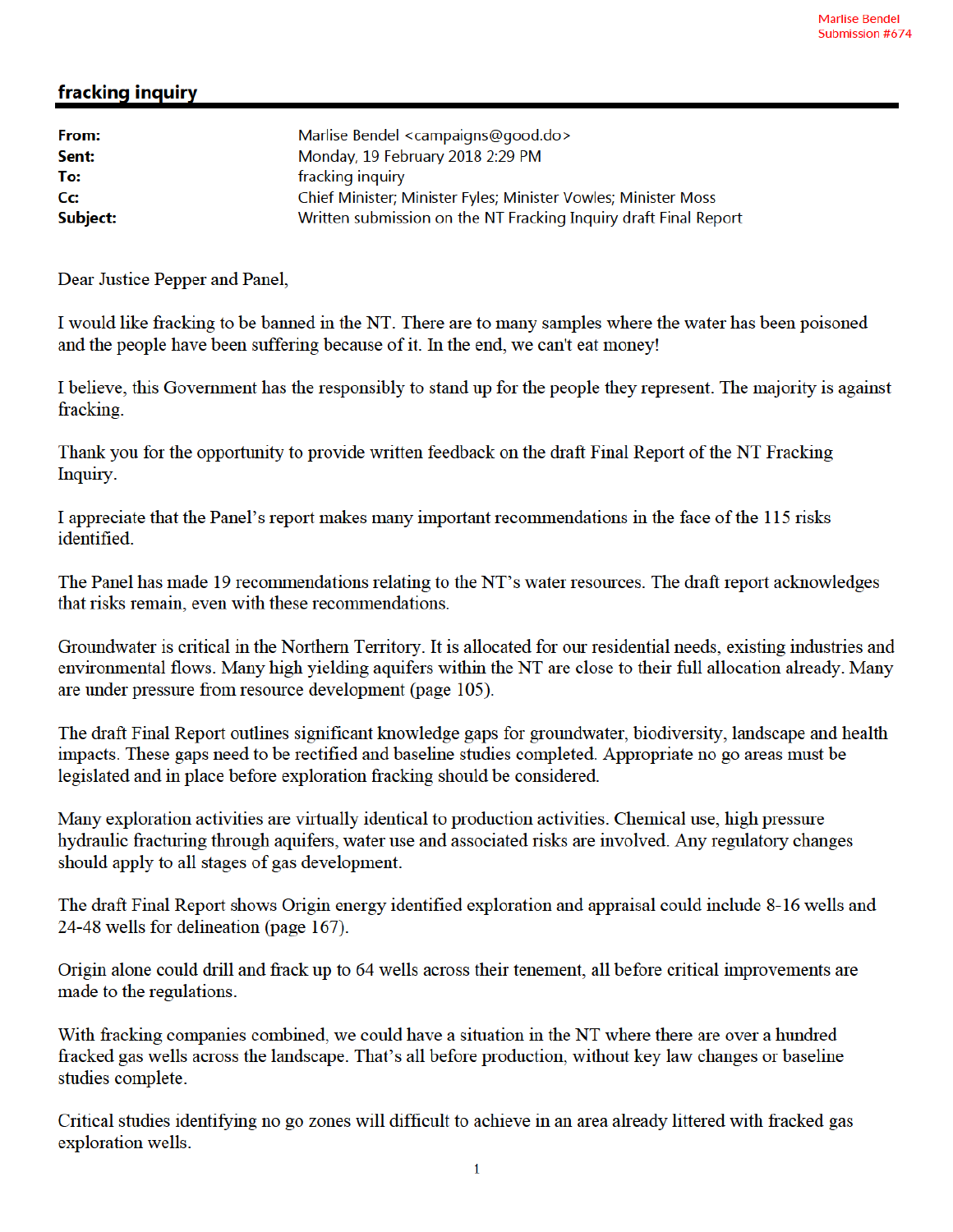I support the swath of new regulations and legislation required to try and protect landholders and water. However, that work needs to happen before the oil and gas industry is permitted to start fracking in the Northern Territory again.

The below critical recommendations must be improved and work completed BEFORE EXPLORATION fracking takes place.

Recommendation 5.1 (Enforceable code of practice for abandonment of onshore gas wells)

Recommendation 5.6 (Wastewater management framework)

Recommendation 7.1 (Water Act amended for shale extraction licence and payment for water)

Recommendation 7.4 (Strategic regional environmental and baseline assessment (SREBA), including a regional groundwater model, be developed and undertaken)

Recommendation 8.4 (Fire management plan and 10 year baseline assessment)

Recommendation 9.2 (Code of practice be developed and implemented for monitoring, detection and reporting of methane emissions)

Recommendation 10.1 (Human Health Risk Assessment prepared and approved)

Recommendation 12.11 (Social impact management plan) This recommendation should also be extended to allow for the legal right to say 'no' to fracking.

Recommendation 14.1 (Design and implement a full cost recovery system for fracking regulation)

Recommendation 14.16 (Legislation to regulate seismic surveys, drilling, hydraulic fracturing, and well abandonment)

Recommendation 14.18 (Fit and proper person test)

Recommendation 15.1 (Strategic regional environmental and baseline assessment (SREBA) undertaken and no go zones implemented)

In the NT there is a saying, "Once you frack you can't go back." Exploration fracking is no different. The studies, legal improvements and no-go zones suggested by the panel are critical. They must be actioned before any further fracking exploration.

Let's not wait until the production phase to put in place critical new regulations and laws. We must avoid delays to the protection of the Northern Territory's water, landscapes and people.

Thank you for considering my feedback on this critical matter for the future of the Northern Territory.

Yours sincerely, Marlise Bendel Darwin City, Northern Territory, 0800, Australia

This email was sent by Marlise Bendel via Do Gooder, a website that allows people to contact you regarding issues they consider important. In accordance with web protocol FC 3834 we have set the FROM field of this email to our generic no-reply address at campaigns@good.do, however Marlise provided an email address ) which we included in the REPLY-TO field.